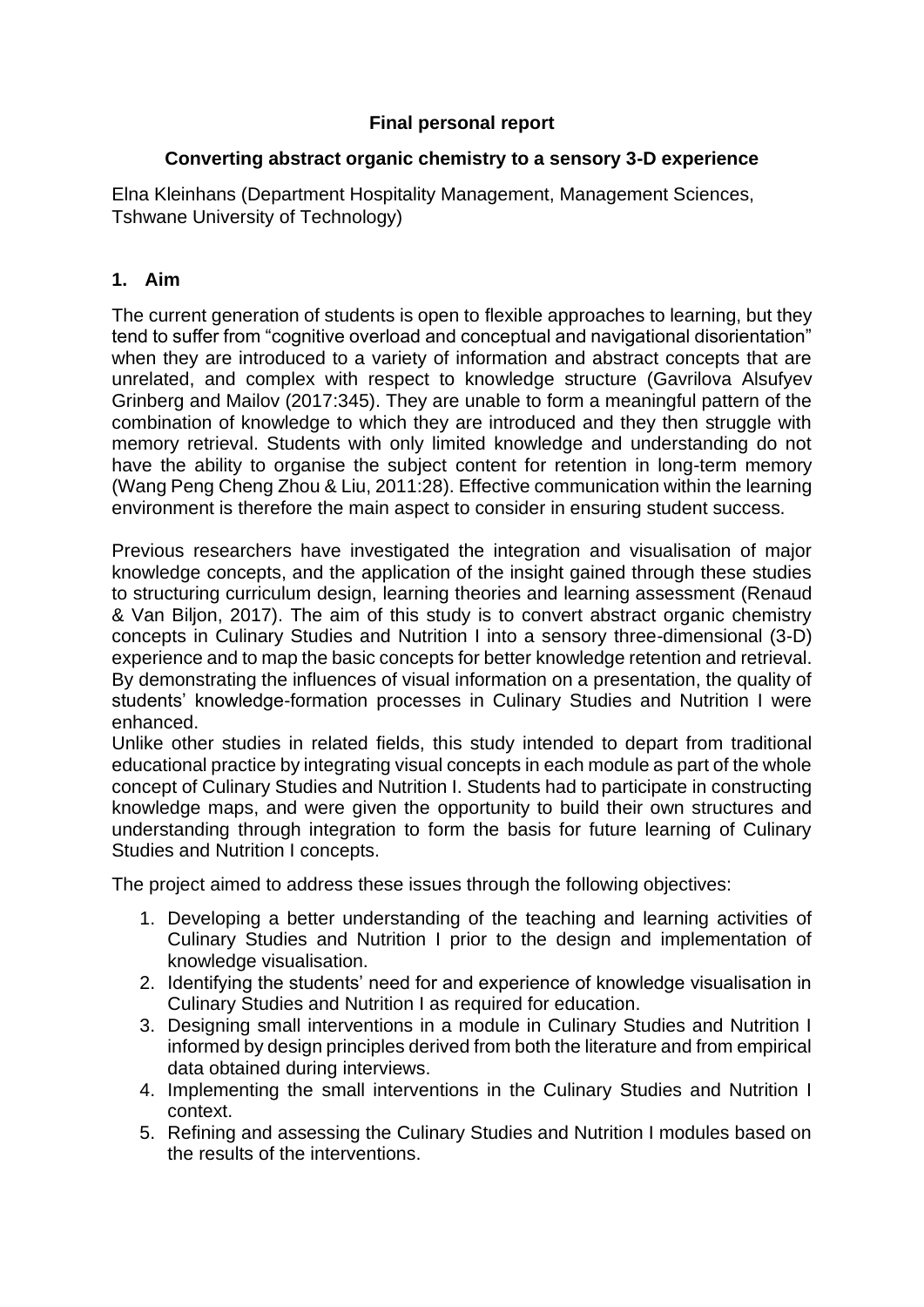6. Developing some suggestions for theory, practice, teaching education and curriculum design based on the results obtained.

## **2. Background and motivation**

As knowledge of the world expands on a vast scale, researchers try to understand learning processes in order to sustain the science and development of education. There has been a paradigm shift due to basic changes in epistemology [\(Maimon,](#page-9-2)  [2012:49\)](#page-9-2). Time is generally becoming more limited; the quantity of information is growing; and the transfer of knowledge is becoming more complex [\(Meyer, 2010:23\)](#page-9-3). Traditional ways of communicating are no longer sufficient. The basis of people's image of the world contains not only concepts, but also semantic images created with the help of visual thinking [\(Makarova Makarova & Varaksa, 2017:65\)](#page-9-4).

Knowledge visualisation is a new field that is enjoying increased attention from both researchers and the private sector [\(Renaud & Van Biljon, 2017:1\)](#page-9-1). Eppler and Burkhard were the first to define knowledge visualisation as "the use of visual representations to improve the creation and transfer of knowledge between at least two people" [\(Eppler, 2004:551\)](#page-8-1). [Renaud and Van Biljon \(2017:5\)](#page-9-1) refined the definition as "the use of graphical means to communicate experience, insight and potential knowledge in context, and to do so with integrity". They further explained that "such means should be flexible enough to accommodate changing insights, and facilitate conversations. Such representations facilitate and expedite the creation and transfer of knowledge between people by improving and promoting knowledge processing and comprehension, using familiar concepts where possible".

The use of knowledge visualisation in education has been supported by a number of researchers [\(Kostromina & Ginedykh, 2015;](#page-9-5) [Makarova](#page-9-4) *et al.*, 2017; Wang *et al.*[, 2011\)](#page-9-0). Knowledge visualisation is based on a "mental image as object of learning" and indicates the level of accessibility and clarity of these images for subject content. The most important principle of learning to consider is the principle of clarity [\(Makarova](#page-9-4) *et al.*[, 2017:67\)](#page-9-4). Knowledge visualisation should be connected to metacognition, but students neglect many cognitive phenomena during lectures, with the result that they are unable to observe their learning and success in advance, or to control their comprehension and learning [\(Ursyn, 2016:1\)](#page-9-6).

According to [Ursyn \(2016:1\),](#page-9-6) the ways of cognitive thinking and learning are changing along with the availability of instructional technology and technological improvements. Visualising abstract relationships will assist in decreasing cognitive load and increasing processing abilities [\(Meyer, 2010:24\)](#page-9-3), although the ways of being creative or solving a problem remain the same. The process of learning depends on how conscious and curious the mind is when encountering new information in a nonphysical manner, based on the functioning and physiology of the brain. The information is arranged through mental transformation, thus forming images in the brain. When external signals such as sound, shape, colour or motion are added to the experience, the information conveys meaning [\(Ursyn, 2016:2\)](#page-9-6).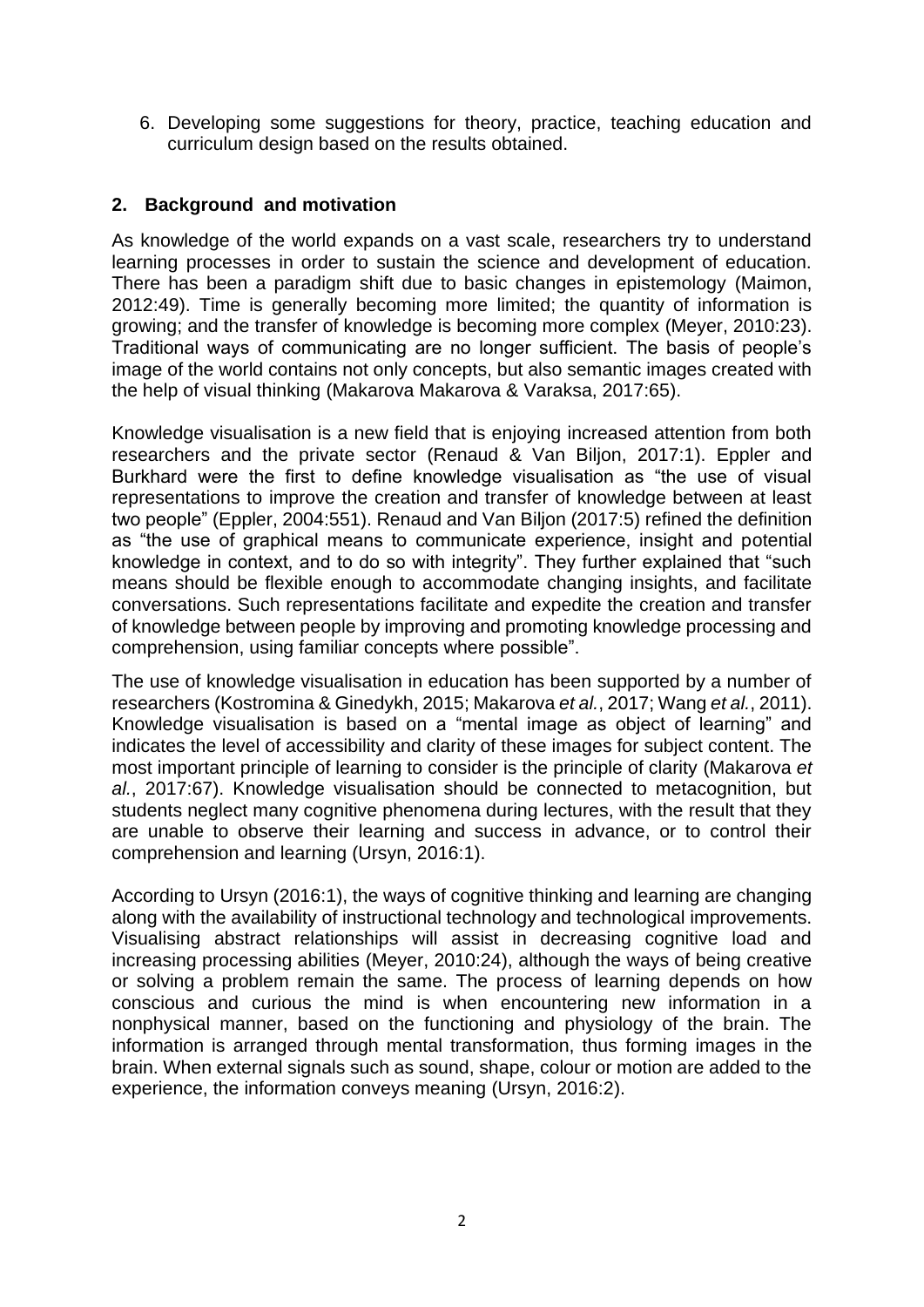

Figure 1: Data, information, knowledge, wisdom model (DIKW) [\(Renaud & Van Biljon,](#page-9-1)  [2017\)](#page-9-1)

As seen in Figure 1 data or new concepts are introduced to students. In order for understanding to develop, and given the context of the subject content, the educator should catch students' attention with visualisation in order to open their minds to form a "mental representation and image" of the information as a formal abstract concept that is seen as part of a process [\(Ursyn, 2016:1\)](#page-9-6). The context of the knowledge is illustrated to make students aware of the importance of the knowledge and to give it meaning within the field of study. This ensures that students "plan their cognitive activities, implement metacognitive strategies into learning process, comprehend, memorize, monitor and correct errors, assess progress and also evaluate their results" [\(Makarova](#page-9-4) *et al.*, 2017). Knowledge visualisation thus provides the big picture of the lecture, ensures knowledge transfer and gives insight into the subject and its practical application [\(Renaud & Van Biljon, 2017\)](#page-9-1).

Previous research in education and specific science-related fields [\(Evagorou Erduran](#page-8-2)  [& Mäntylä, 2015;](#page-8-2) [Makarova](#page-9-4) *et al.*, 2017) suggests that the emphasis should be on cognitive understanding and that the products of science should be used as visual tools for understanding the content, study process and results of learning.

The challenge is to identify tools and methods that support the visualisation and usage of a specific problem or course content [\(Skaaf Jahn Tahar Kücherer Winter & Paech,](#page-9-7)  [2016:349\)](#page-9-7). The most common visualisation tools used in various contexts for different target groups and purposes include sketches, maps, diagrams, images, objects, interactive visualisation and visions [\(Meyer, 2010:26\)](#page-9-3). The use of different forms of visualisation, especially visual images, sounds, movements, touch, taste and smell (sensory field), assists in creating knowledge and understanding of the concepts being introduced [\(Makarova](#page-9-4) *et al.*, 2017:65). In this way, vast and complex information can be remembered with insight [\(Ursyn, 2018:1\)](#page-8-3), external knowledge can be shared with others, and an outline of the "bigger picture of the field of interest" can be visualised [\(Meyer, 2010:24\)](#page-9-3).

In order to understand how knowledge is created in the classroom and how the processes relate to social interaction, certain learning theories will assist in designing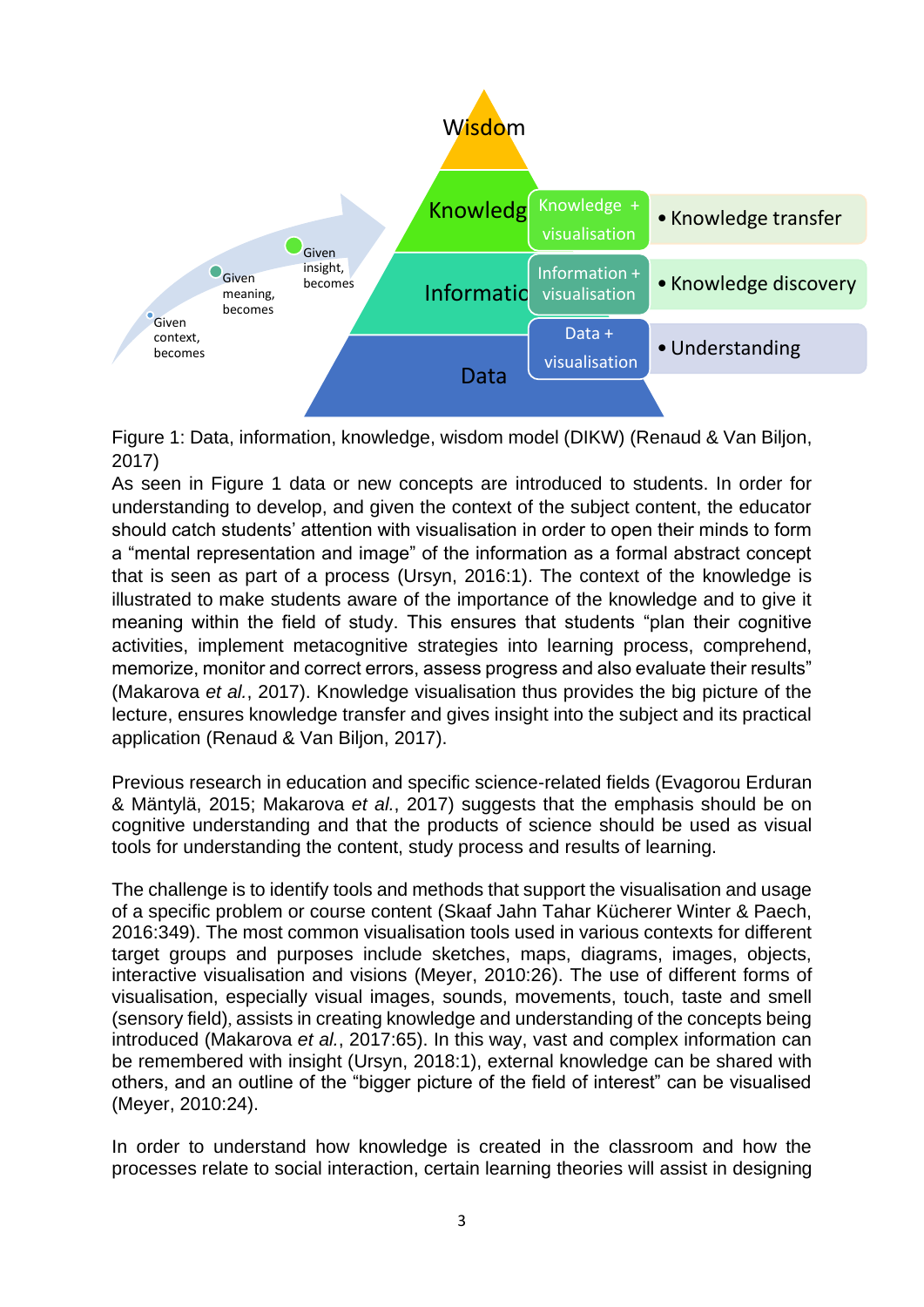the learning process. Cognitivism and constructivism are the major learning theories proposed for this form of learning. During cognitivism information is being transformed into knowledge discovery with the assistance of knowledge visualisation artefacts to ensure problem solving at the end of the lecture [\(Meyer, 2010:26\)](#page-9-3). Constructivism is the most important added theory to this study, because learning is seen as an "active process in which students construct new ideas or concepts based upon their current/past knowledge. Therefore the student has to create the knowledge based on his own experience" [\(Burkhard, 2005:24;](#page-8-4) [Meyer, 2010:26\)](#page-9-3).

Hospitality is a diverse industry with a wide scope of integrated subject content [\(CATHSSETA,](#page-8-5) 2017). Employment in the hospitality industry requires students to gain knowledge in subject content that entails both structural theoretical and practical training. These go hand in hand, and each has its own importance [\(Scholarship](#page-9-8)[positions, 2013\)](#page-9-8). Hospitality Management students should develop the ability to understand theoretical concepts as well as a deeper appreciation of these concepts through applying them in practice.

TUT students in Culinary Studies and Nutrition I have difficulty in understanding basic abstract organic chemistry concepts and putting these into practice. The students encounter the subject content for the first time at university. Even if they studied basic organic chemistry in Life Sciences for their National Senior Certificate, they struggle to visualise the concepts and apply them in practice. They tend to study each module as a separate unit without relating it to the subject content of other Culinary Studies and Nutrition modules. The researcher tried using various different methods to assist students to understand and convert their knowledge into simple concepts, but there still seem to be gaps in extending the knowledge into practice, which impact negatively on students' success rate.

It is evident that there is a need to develop ways for students to understand the abstract organic chemistry concepts in Culinary Studies and Nutrition. There is also a need to incorporate knowledge visualisation in order to provide an anchor for knowledge retrieval and to ensure a real-world experience in the classroom.

# **3. Methodology**

Design based research (DBR) is the most applicable research method for addressing this challenge. This emerging research method for educational enquiries can stand alone as an independent paradigm [\(Abdallah & Wegerif, 2014\)](#page-8-6). As mentioned by [Herrington McKenney Reeves and Oliver \(2007:4089\),](#page-8-7) DBR assists in developing learning theories and targets the improvement of educational practices.

A DBR methodology based on pragmatic epistemology were developed and used as the main research paradigm informing the design of this study. The research design consisted of a flexible three-stage research framework as illustrated in Figure 2 below.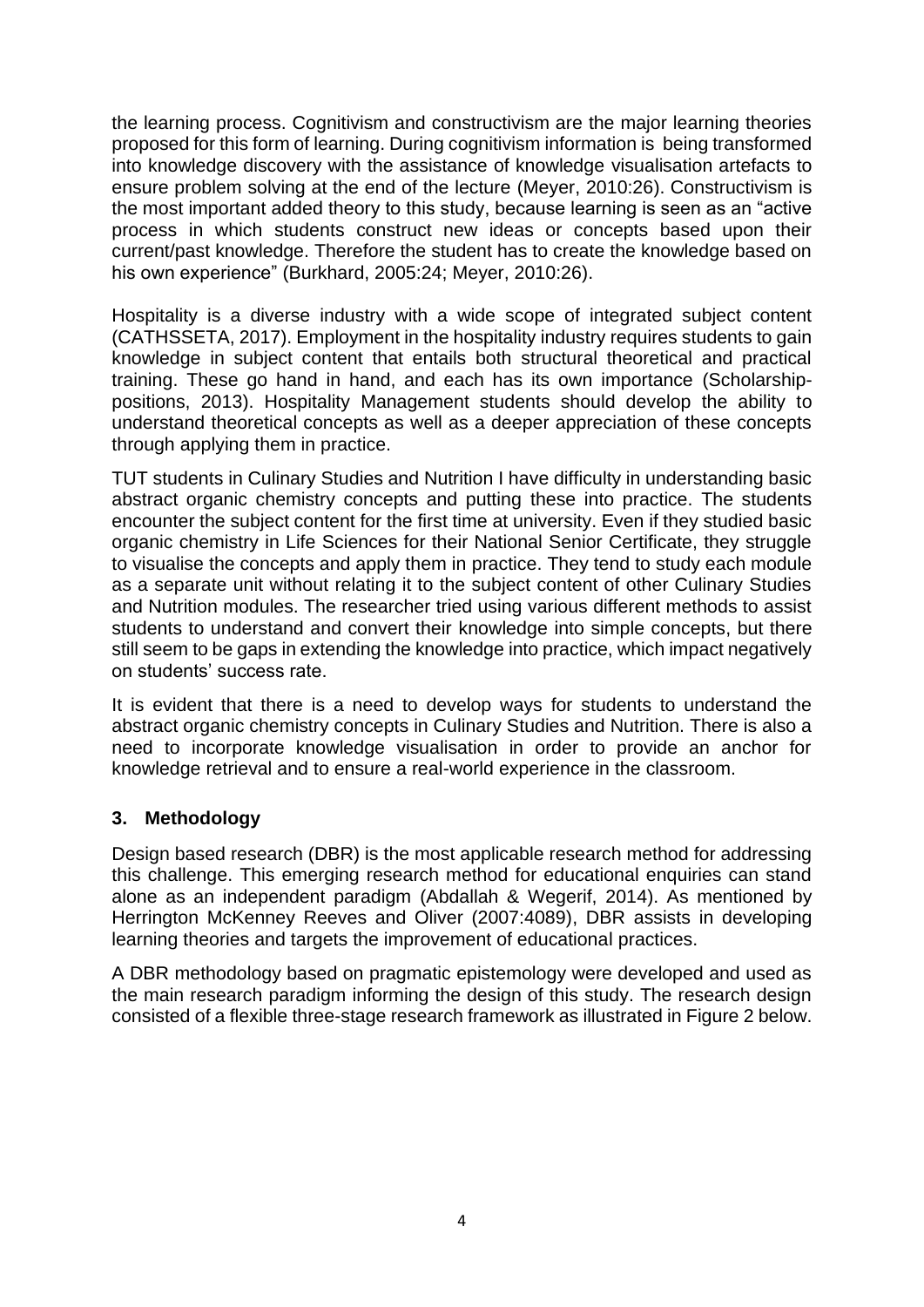

Figure 2: Three stage research framework

Twenty Culinary Studies and Nutrition I students from Tshwane University of Technology were recruited in class from a total of 191 students as voluntary participants in the focus groups in both the preliminary and prototype phases. Ten new first years and ten repeaters took part in the focus groups with consent after explaining the purpose of the study in class.

The study involved students in an education environment. Therefore the researcher considered procedures that are ethically correct and basic codes of ethics (Research Ethics Review Checklist, 2007[\(Jenning, 2001:98\)](#page-9-9). Informed consent was obtained with clear information on the goal of the investigation, the procedures were followed, credibility of the researcher and the advantages of the studies were clearly stated [\(De](#page-8-8)  [Vos Strydom & Delport, 2005:59\)](#page-8-8). During the study all the parties involved (support staff and respondents) were treated with respect, dignity, courtesy and their privacy was respected. Due to the inclusion of culture in the study, the researcher considered cultural sensitivity of the respondents and respected their human rights, and addressed the questionnaire anonymously with respect. [\(Hoffmann, 2010:6\)](#page-8-3). (Ethical clearance number: REC/2018/12/006)

The researcher met the participants over a period of eight weeks at a scheduled time in a private lecture room at the TUT Department of Hospitality Management. The students were divided in three groups for the focus group discussions. The researcher used a co-lecturer for the interviews in the same field of study, and well informed on the purpose of the study. In this way, their participation would remain anonymous and their contributions were treated confidentially.

The preliminary phase focused on the students' contextual understanding of the subject context, whereas the prototype phase emphasised the students' responses to the lecture with implemented interventions. After presenting the new intervention in class, the same focus group was used to assess the implementation of the intervention in class. In the assessment or reflective phase, the quality of integration of the educational information was tested in a formative assessment of all Culinary Studies and Nutrition I students (n=191). The data from the focus group (n=20) was transcribed and coded, and sequential analysis conducted. The interventions were introduced to support staff members. Their comments and suggestions were also be considered.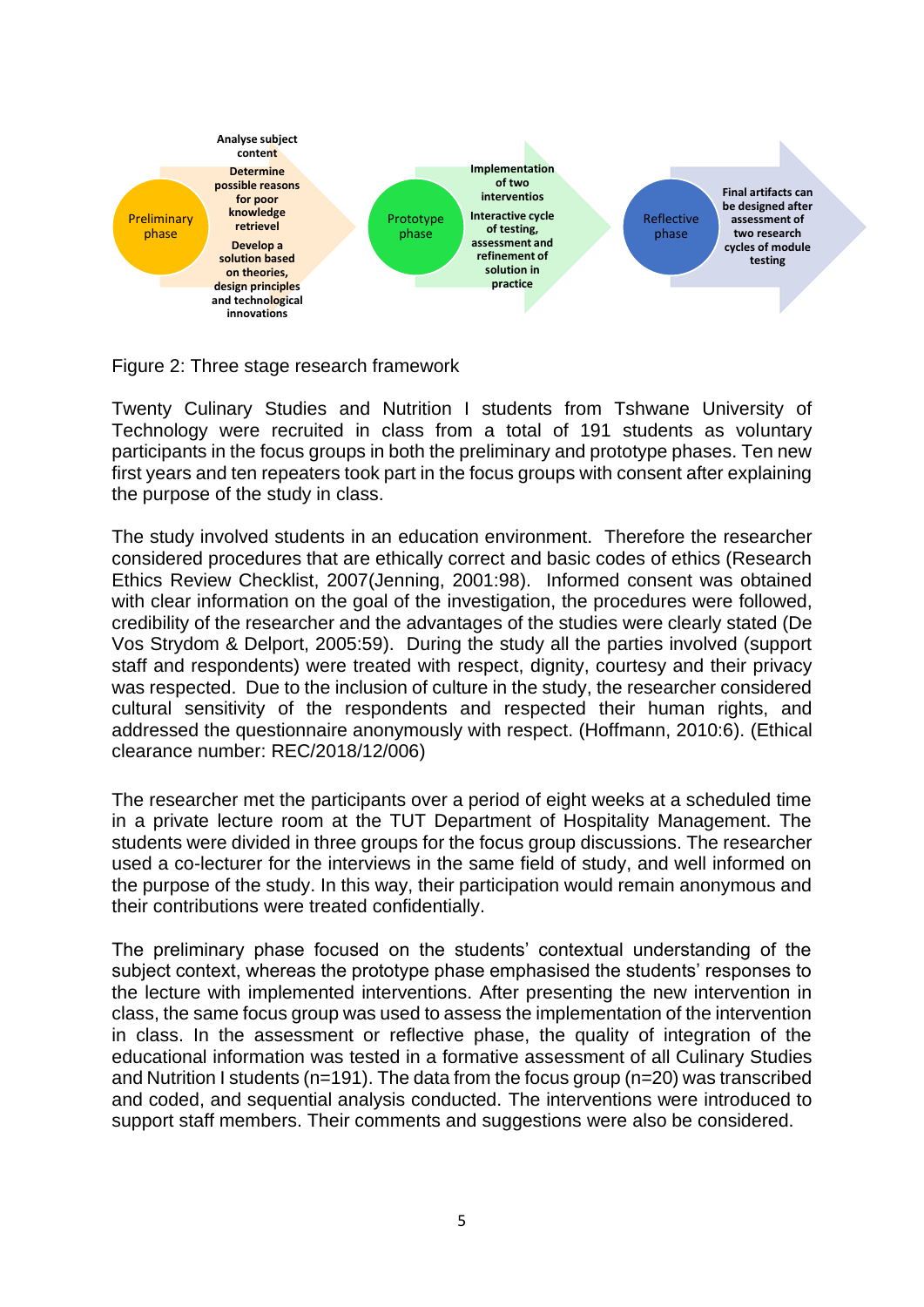# **4. Findings**

The main objective during the preliminary phase was to develop better understanding of the teaching and learning activities in Culinary Studies and Nutrition I prior to the design and implementation of knowledge visualisation. The researcher also identified the students' need for and experience of knowledge visualisation in Culinary Studies and Nutrition I as required for education.

The focus group responses were analysed, and the responses were grouped according to what students like during a lecture with regard to the teaching method, teaching skills, teaching material used and means of communication. The researcher followed more than one teaching strategy (interactive whiteboard, incorporating different technology and share of student personal experiences) with the aim of transferring knowledge. The students expressed strong preference for the visual display of practical examples in the form of slides. In relation to teaching material, the students commented that it was very convenient to have access to learning resources (slides and previous tests) on e-tutor in advance of a lecture. The use of mnemonic devices, learning through experience, drawings, pictures and visual examples simplified concepts and learning. At the same time, the researcher's verbal skills, speaking loudly enough, keeping the students' attention, being active, interacting with students, allowing them to participate in class, and keeping them excited and attentive contributes to learning and ease of understanding. In order to understand and develop insight into the context of the subject content, the researcher applied cognitivism theory in relation to transforming information into knowledge, as used by other researchers, for example [Meyer \(2010\).](#page-9-3) It was noted that students experience barriers in giving meaning to knowledge and being able to answer questions with insight in tests. Thus, the success rate is unsatisfactory, and students' uncertainty about writing tests was noted. Students tend to believe that they will be able to understand the subject content by reading the slides on their own and studying previous tests or examination papers. However, class interaction and simplifying of new knowledge are necessary to give meaning and insight into subject content.

The researcher concluded that giving meaning to knowledge transfer and knowledge insight is lacking. There seemed to be an assumption that students' attitudes and intentions would improve when knowledge transfer and insight into the subject content could be used during assessment and real-life situations. The introduction of constructivism theory, as investigated by other researchers, would therefore be applicable to this study. Learning is seen as an "active process in which students construct new ideas or concepts based upon their current/past knowledge. Therefore the student has to create the knowledge based on his own experience" [\(Burkhard,](#page-8-4)  [2005;](#page-8-4) [Meyer, 2010\)](#page-9-3). In order to devise solutions to the problem of facilitating knowledge transfer and creating insight based on this theory, the researcher propose the use of visual representations. This approach is supported by several previous education studies [\(Makarova](#page-9-4) *et al.*, 2017; [Meyer, 2010;](#page-9-3) [Renaud & Van Biljon, 2017;](#page-9-1) [Ursyn, 2018\)](#page-9-10).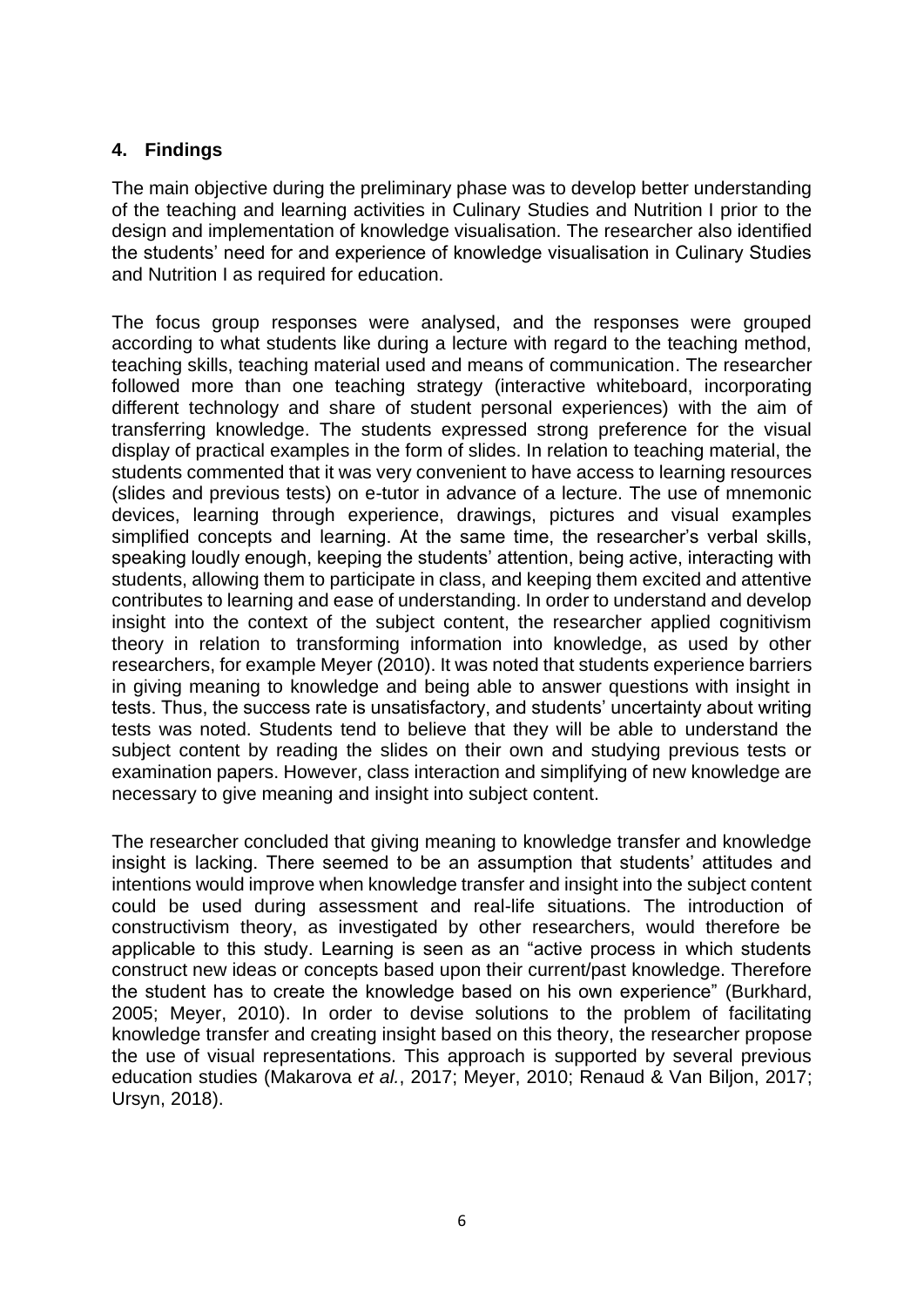The prototype phase was introduced by designing small interventions in a module in Culinary Studies and Nutrition I, informed by design principles derived from both the literature and from empirical data obtained during the previous phase. The researcher used practical examples during the lecture and structured mind maps at end of the lecture to explain the subject content. At the end of the lecture, the students took part in compiling a mind map as a summary of the content of the lecture. A short class assessment was done in which the students could use the mind map as a guide to determine whether they understood the content and had insight into retrieving knowledge on the subject matter.

After class, a second focus group discussion was conducted with the same students in which they gave feedback on the interventions. The students expressed their perceptions of the interventions. They reacted especially positively to the adapted teaching method and acknowledged it as an improved way of teaching, contributing to understanding the subject content, and preparing and recalling subject content for assessment. A higher pass rate was noted after assessment being done on the lecture that included the interventions. The interventions also gave students a better understanding of the basic theoretical concepts when implemented in practical classes. The fact that the students are part of the class environment helps to prevent confusion and keep them focused. One of the students mentioned that the alternative teaching method was new, and that given the different ways in which students study, this simplified approach would help them to remember and understand complex concepts.

The students expressed a strong preference for visualised knowledge examples, as depicted in the picture. Simplifying the subject content contributed to understanding the concepts and gave the students a clear picture of the subject content. This resulted in easier studying and recall of the content during preparation for assessment. Thus, the students not only understood the work, but also gained insight into the subject content and meaning as seen in Figure 3 & 4.



Figure 3 & 4: Examples of knowledge visualisation

In relation to the compilation of a mind map (as seen in Figure 5 & 6) at the end of the lecture, the students commented that this gave them an opportunity to participate in learning and make the content their own. Asking questions and setting the headings and subheadings of the lecture helped in drawing the summary of the subject content in a clear and readily understandable way. Students gained confidence by using the mind map as a guideline during the class test to recall the subject content and apply their knowledge and understanding. After class, the students could use this mind map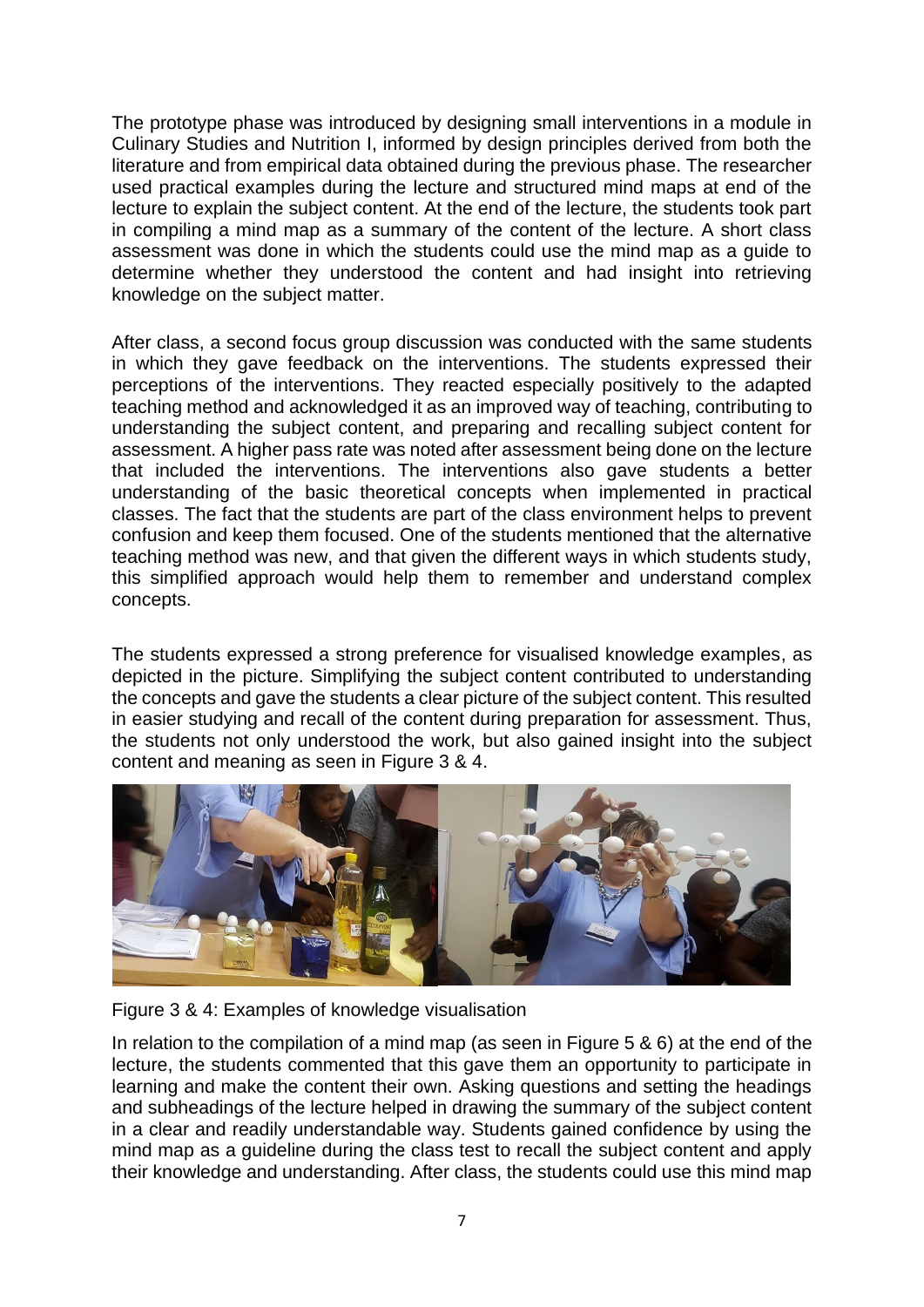as "a one page picture" of the most important content in order to study in an orderly manner.



Figure 5 & 6: Flow of mind map

# **5. Discussion**

The preliminary phase resulted in the application of knowledge visualisation in a lecture as an effective way for current modern students to digest educational information, develop understanding, give meaning to the content and gain insight into the subject and its practical application. Forming a "mental presentation and image" of the information as a formal concept guides students on the importance of the knowledge and gives meaning within the field of study. In this way, cognitive information is transformed into knowledge discovery to ensure problem solving at the end of the lecture. The use of knowledge visualisation made the learning an "active process" in which the students participated and could create their own knowledge background.

The two interventions – practical examples and mind maps – have a very specific role in relation to educational information, contributing to further use of this information in determining the effectiveness of knowledge transfer. In the prototype phase, the students suggested that this approach should be used in all Culinary Studies and Nutrition I lectures and rolled out in other subjects. As part of the reflective phase, the researcher presented the effective use of knowledge visualisation interventions in the classroom to peers in the field of Hospitality, and plans to present it to other institutions. It is imperative to understand that there are a vast number of possible knowledge visualisation methods, and it might be unrealistic to expect other researchers to use the same sort of visualisations in their lecture presentation. The critical issues are that knowledge visualisation should form the basis of knowledge transfer and should be presented in such a way as to simplify the content, and that it should ensure that students gain insight into knowledge based on their own experience.

The ways of cognitive thinking and learning as well as instructional technologies are changing, but the need for creativity, problem solving and understanding basic concepts remains the same. Therefore, the main purpose of the study was to incorporate certain learning theories such as cognitivism and constructivism to provide the lecturer with new tools in the development and use of knowledge and enhancement of visual literacy. By introducing knowledge visualisation artefacts, the students discovered more knowledge, which assisted them in problem solving at the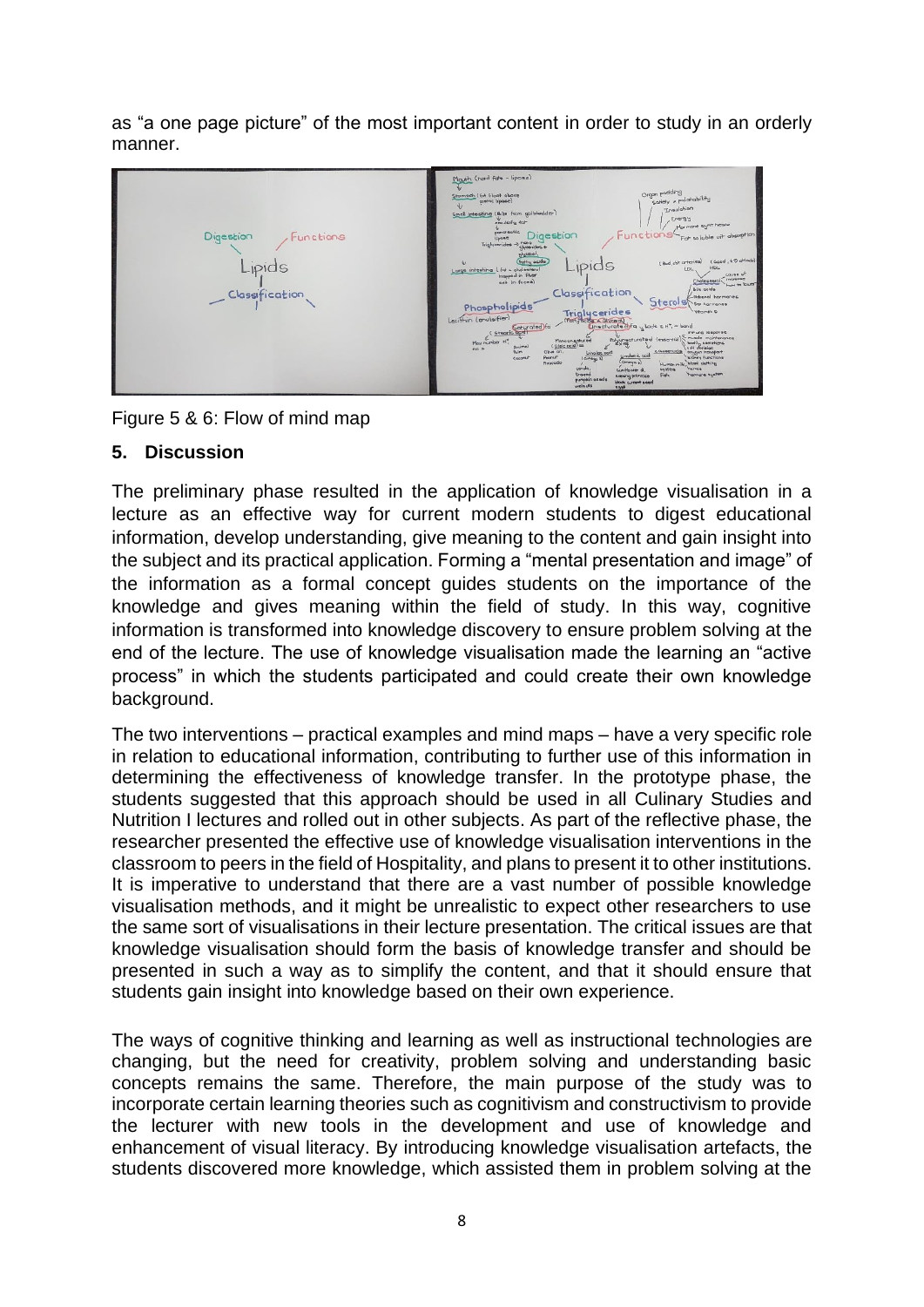end of the lecture. The addition of a summary in the form of a mind map created the opportunity for students to participate in the learning process by breaking complex concepts down into separate parts. These findings form the basis for future investigation into using more knowledge visualisation artefacts and exploring their influence on reducing cognitive load and refining the learning process.

In the future, the researcher intends to study the use of knowledge visualisation in practical classes to enhance their effectiveness and to support the transfer of knowledge in the field of food and nutrition. It is further suggested that curriculum materials should be designed for a learning environment that supports interactive learning in order for students to participate in the practice of visualisation, thus developing their understanding and interpretation of knowledge. The implications for lecturers would include the introduction of professional development programmes to emphasise the implementation of visual representations in the classroom as part of the learning experience.

#### **6. References**

<span id="page-8-6"></span>ABDALLAH, M.M.S. & WEGERIF, R.B. 2014. Design based research (DBR) in educational enquiry and technological studies: a version of Ph.D. students targeting the integration of new technologies and literacies in educational contexts.1-25.

<span id="page-8-4"></span>BURKHARD, R.A. 2005. Knowledge visualization: the use of complementary visual representation for the transfer of knowledge. A model, a framework, and four new approaches*.* Ph.D. thesis, Zurich, Eidgenössische Technische Hochschule.

<span id="page-8-5"></span>CATHSSETA. 2017. *Hospitality* [Online]. Available from: https://cathsseta.org.za/about-us/our-sectors/hospitality/].

<span id="page-8-8"></span>DE VOS, A.S., STRYDOM, H. & DELPORT, C.S.L. 2005. *Research at Grass roots: for the social sciences and human service professions.* Pretoria: Van Schaik Publishers.

<span id="page-8-1"></span>EPPLER, M.J. 2004. *Knowledge communication problems between experts and managers*. Universita della Svizzera italiana: Technical report.

<span id="page-8-2"></span>EVAGOROU, M., ERDURAN, S. & MÄNTYLÄ, T. 2015. The role of visual representations in scientific practices: from conceptual understanding and knowledge generation to "seeing" how science works. *International Journal of STEM Education,* 2(11):1-13.

<span id="page-8-0"></span>GAVRILOVA, T., ALSUFYEV, A., GRINBERG, E. & MAILOV, E. 2017. Knowledge visualization as a new discipline: Swiss bias*. 18th European conference on knowledge management.* Academic conferences and publishing limited:345-352.

<span id="page-8-7"></span><span id="page-8-3"></span>HERRINGTON, J., MCKENNEY, S., REEVES, T.C. & OLIVER, R. 2007. Designbased research and doctoral students: guidelines for preparing a dissertation proposal*.* In: Montgomerie, C. & Seale, J. (eds.). *World conference on educational multimedia, hypermedia and telecommunications.* AACE:4089-4097.